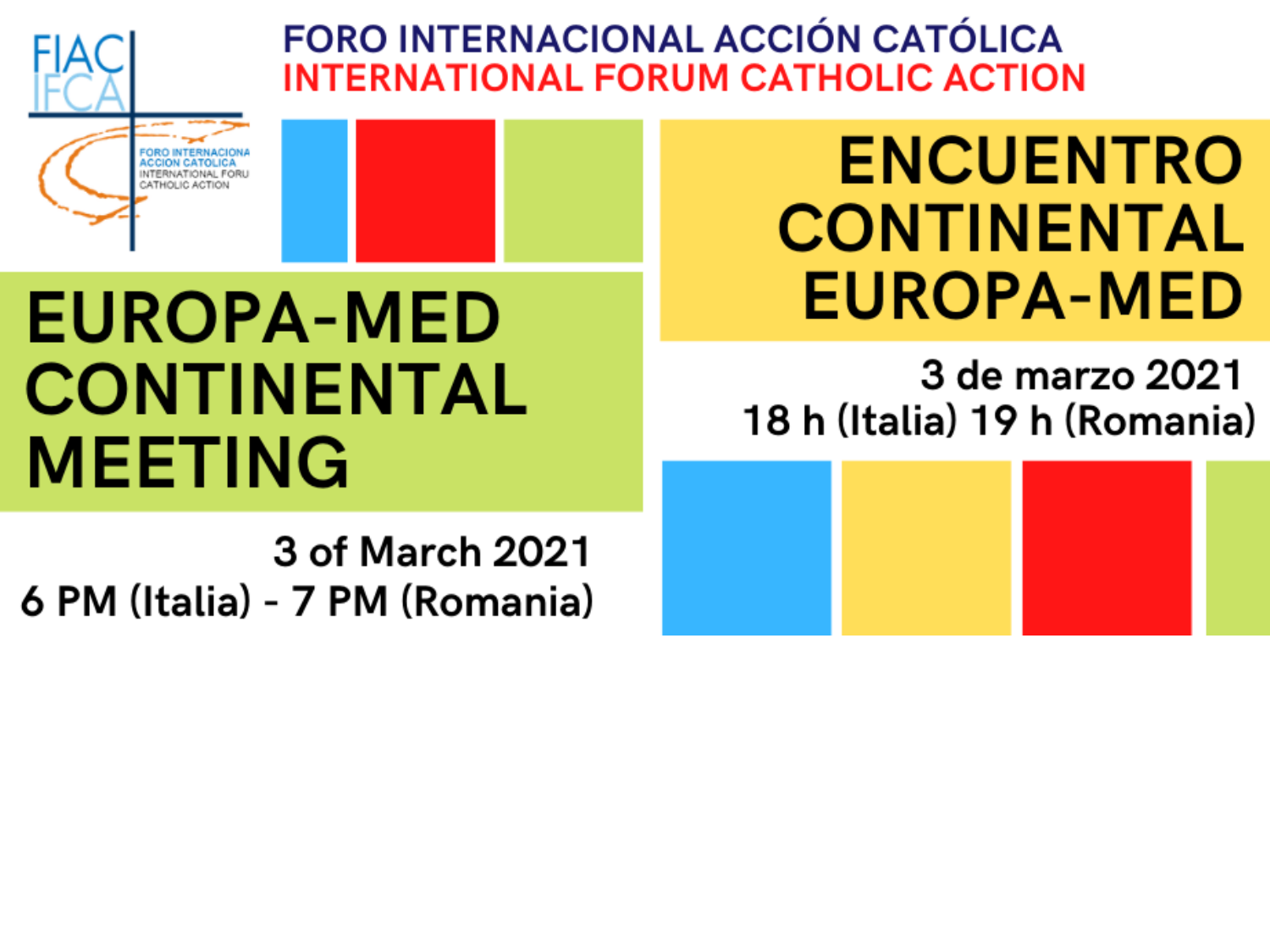### **1. The Country in numbers and map**

**il paese in numeri e cartina geografica | el país en cifras & un mapa del país para conocer donde está en Europa**

- The area of Poland 312 696 km<sup>2</sup>
- Population 37 672 367 (2020)
- Poland is an ethnically uniform nation 97% of population declares Polish nationality.
- Poland was Baptised in the year 966.
- Following the partitions (1795 third partition), until 1918, Poland was under Russian, Prussian and Austrian dominion for 123 years.
- After WWII, until 1989 under Soviet dominion.
- Member of UE since 2004.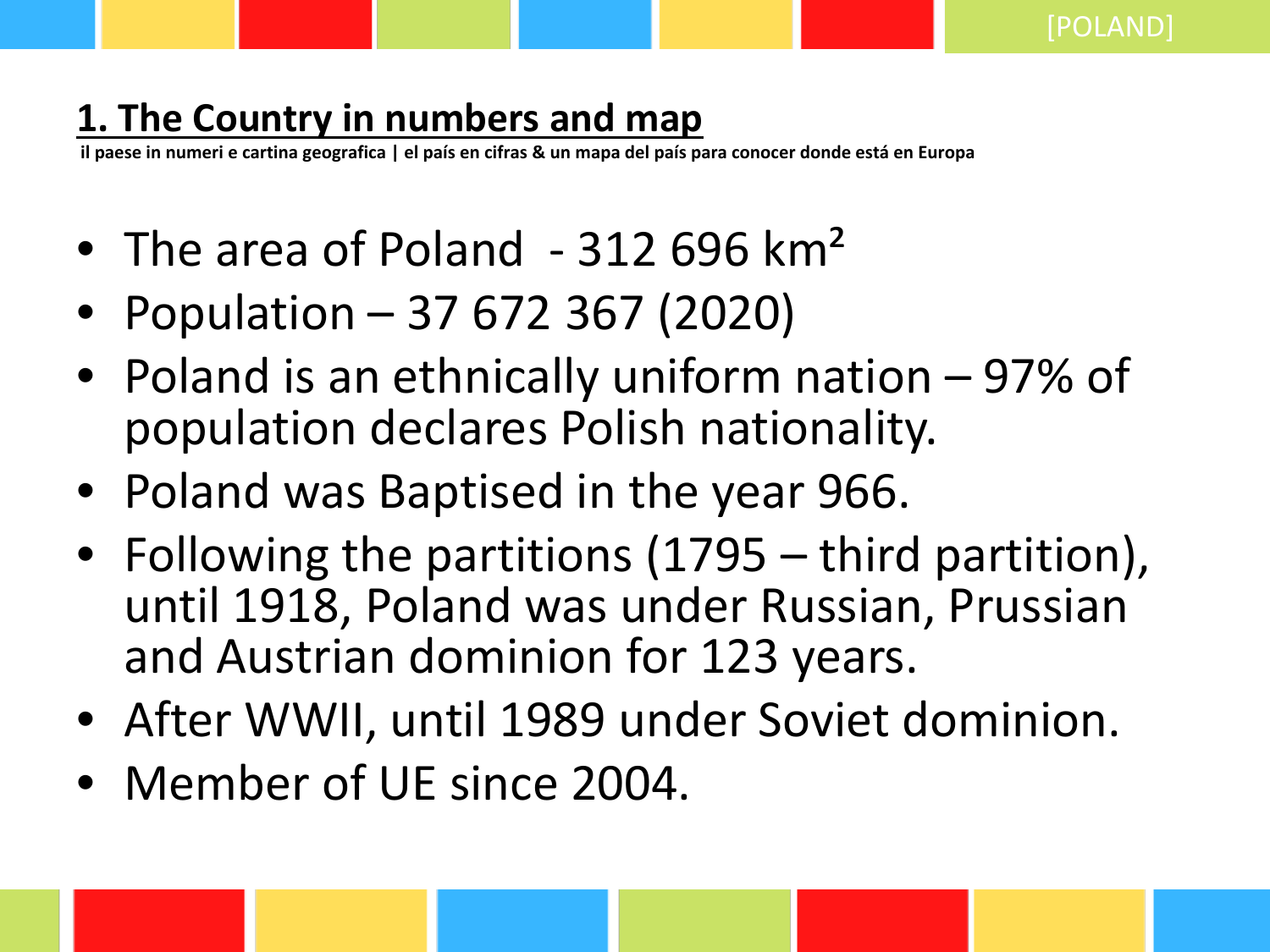#### **2. The Church in numbers**

**La Chiesa in numeri | La Iglesia en cifras**

- Roman Catholic Church in Poland: 2017 32.91 mln baptised (incl. 30.8 000 clerics) in 10.263 parishes. In 2018 mass attendance amounted to 38.2% of obliged faithful; 17.3% received Communion.
- Since 2015 Poland has been governed by organisations supporting Christian values in social life. However, recent months have seen an increase in activity of organisations hostile to the Church. Provocations against the Church have been particularly visible in large cities. Open acts of vandalism and destroying religious symbols have increased.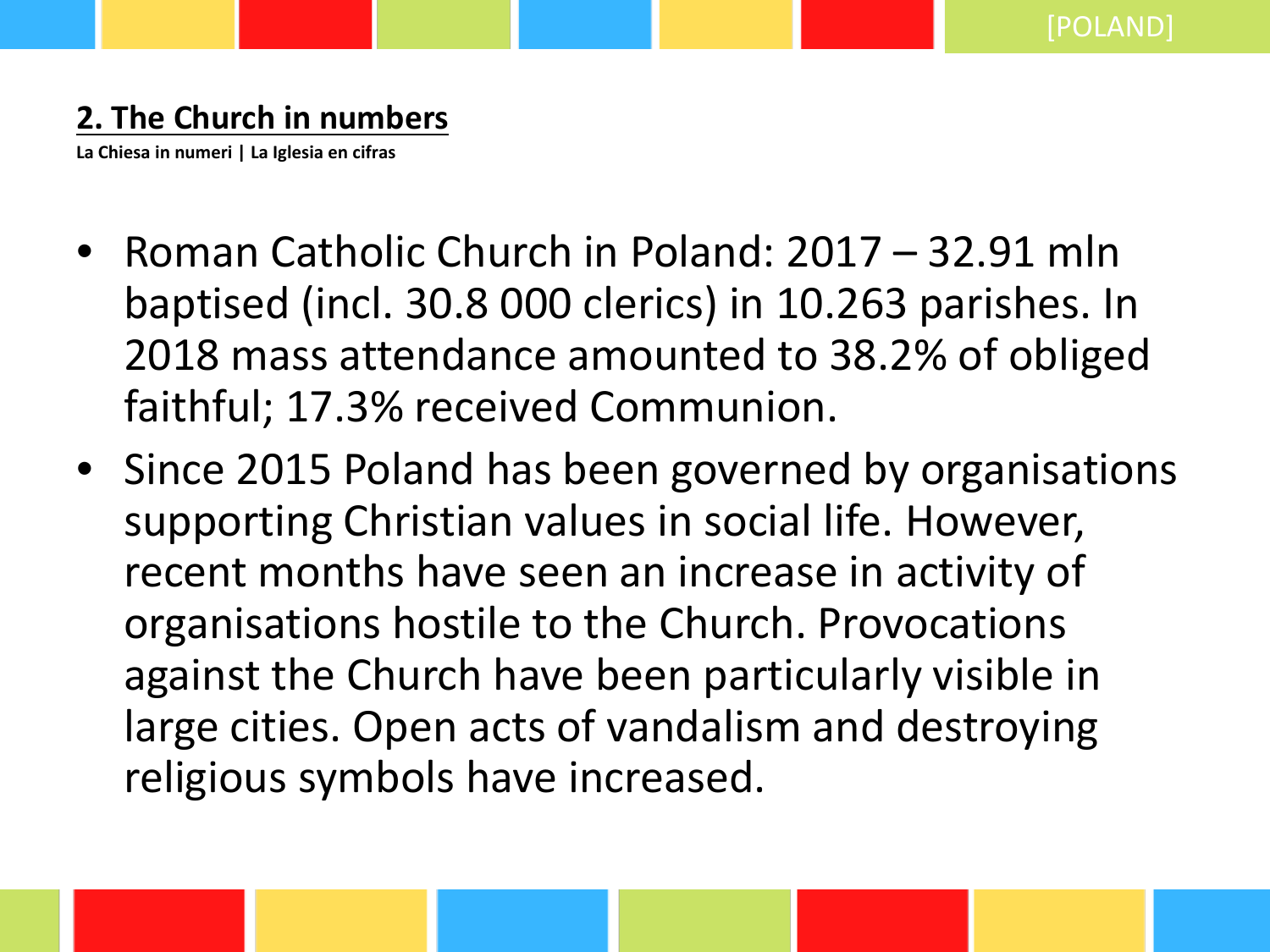#### **3. Lay people in the parish, associations, movements**

**I laici in parrocchia, associazioni, movimenti | Laicos en parroquia, asociaciones y movimientos**

- Catholic movements and associations in Poland appr. 2.5 mln faithful in appr. 140 different formative and charitable communities.
- The most numerous: Catholic Action, Catholic Youth Association, the Light-Life Movement.
- Numerous prayer groups the living rosary is the largest group.
- There are ministries for professional and age groups.
- Mass initiatives: The March of Three Wise Men, Marches for Life, Border-bound Rosary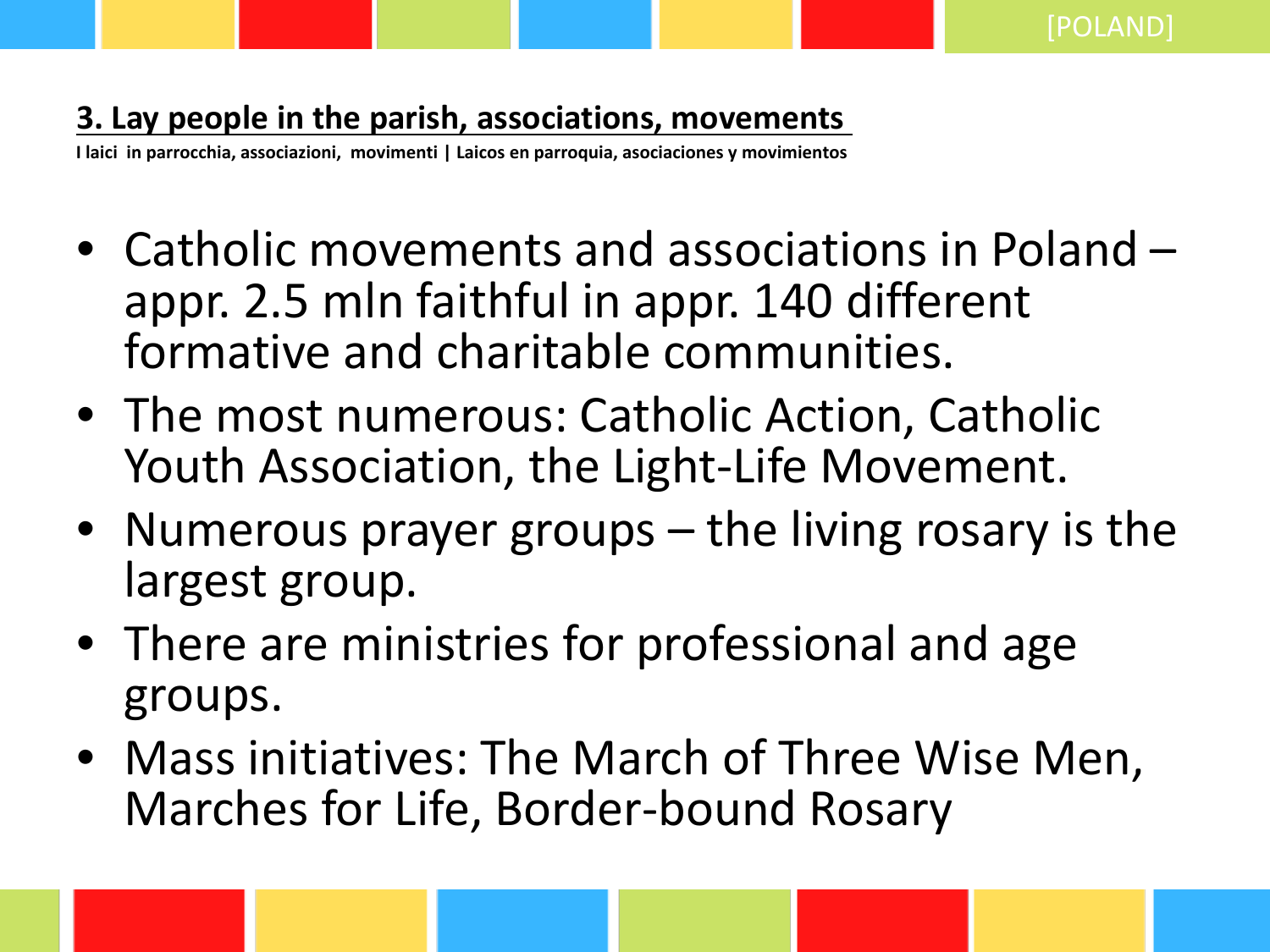#### **4. The pandemic changes us, challenges us - activities**

**La pandemia ci cambia, ci sfida - attività | La pandemia nos cambia, nos desafía - actividades**

- There have been limitations in the number of people allowed to attend church service since March 2020, though the churches have always been open (at least 5 people).
- Meetings of laity communities largely limited, impossible on mass level.
- Public media broadcast Holy Mass daily.
- Internet pastoral work is developing.
- Catholic Action board meeting online.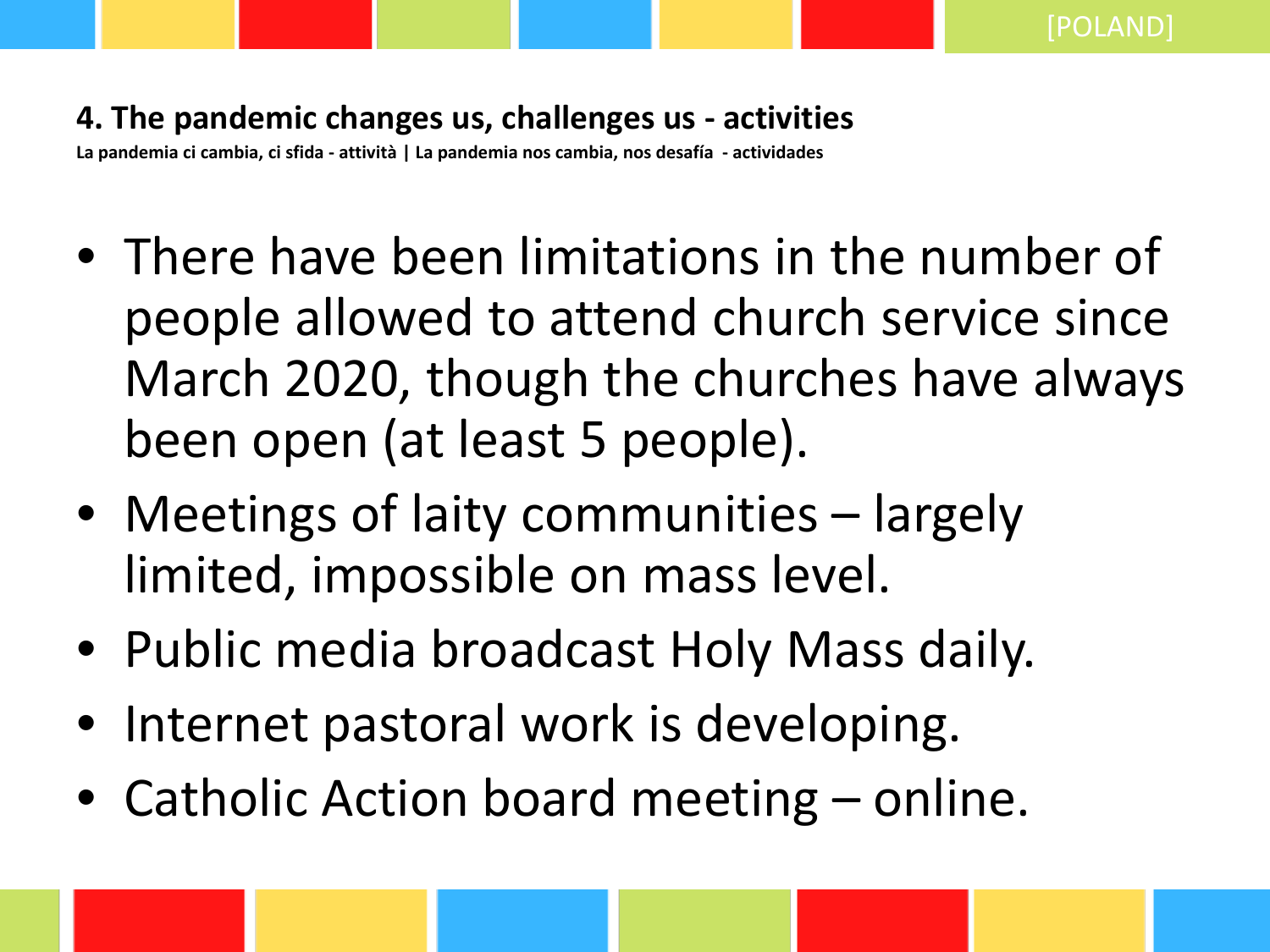

- Catholic Action was brought to life in Poland in 1930, by card. August Hlond.
- Intensive development until WWII. In 1939 700.000 members.
- After WWII the communist authorities banned the organisation.
- Upon pope John Paul II's request, reestablished by Polish Episcopate in 1996.
- John Paul II has been the patron since 2017.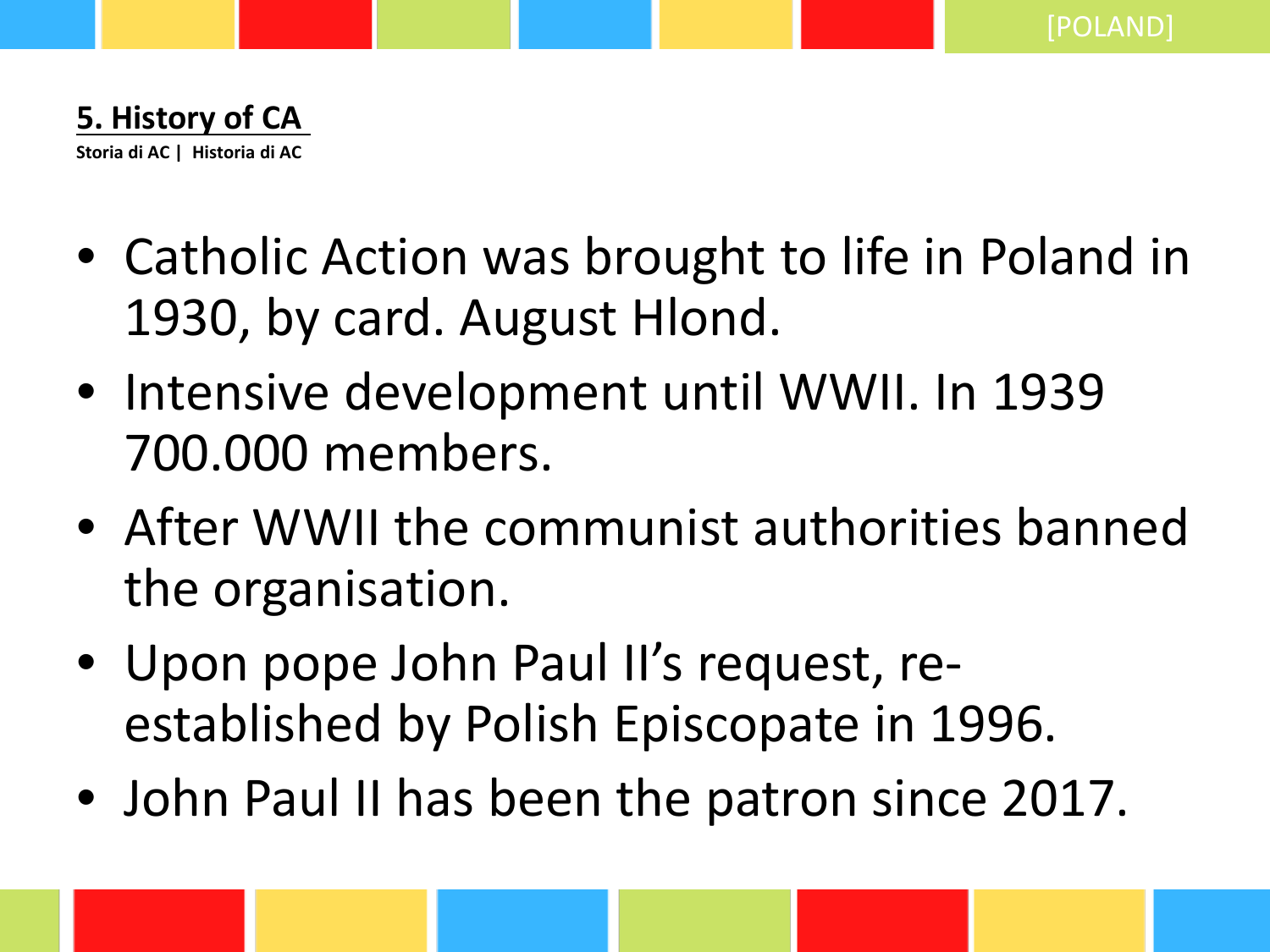#### **6. Organisation**

**Organizzazione | Organización**

- Currently the number of members appr. 20.000
- Active in 38 dioceses (out of 40 existing in Poland) in 1880 parishes.
- Catholic Action operates within national, diocesean and parochial structures.
- Each diocesean structure has legal civil and church personality.
- In dioceses, CA is headed by a board with its president appointed by diocesean bishop from among candidates proposed by Diocesean Council.
- Diocesean Council is made up of presidents of parochial structures and persons appointed by the bishop. Each parochial structure also has its board.
- Nationwide the organisation is coordinated by National Institute made up of diocesean presidents and delegates.
- Each CA structure has its church assistant: in a parish it is the parish priest, in a diocese it is a priest appointed by the bishop and in the country – bishop chosen by the Episcopate.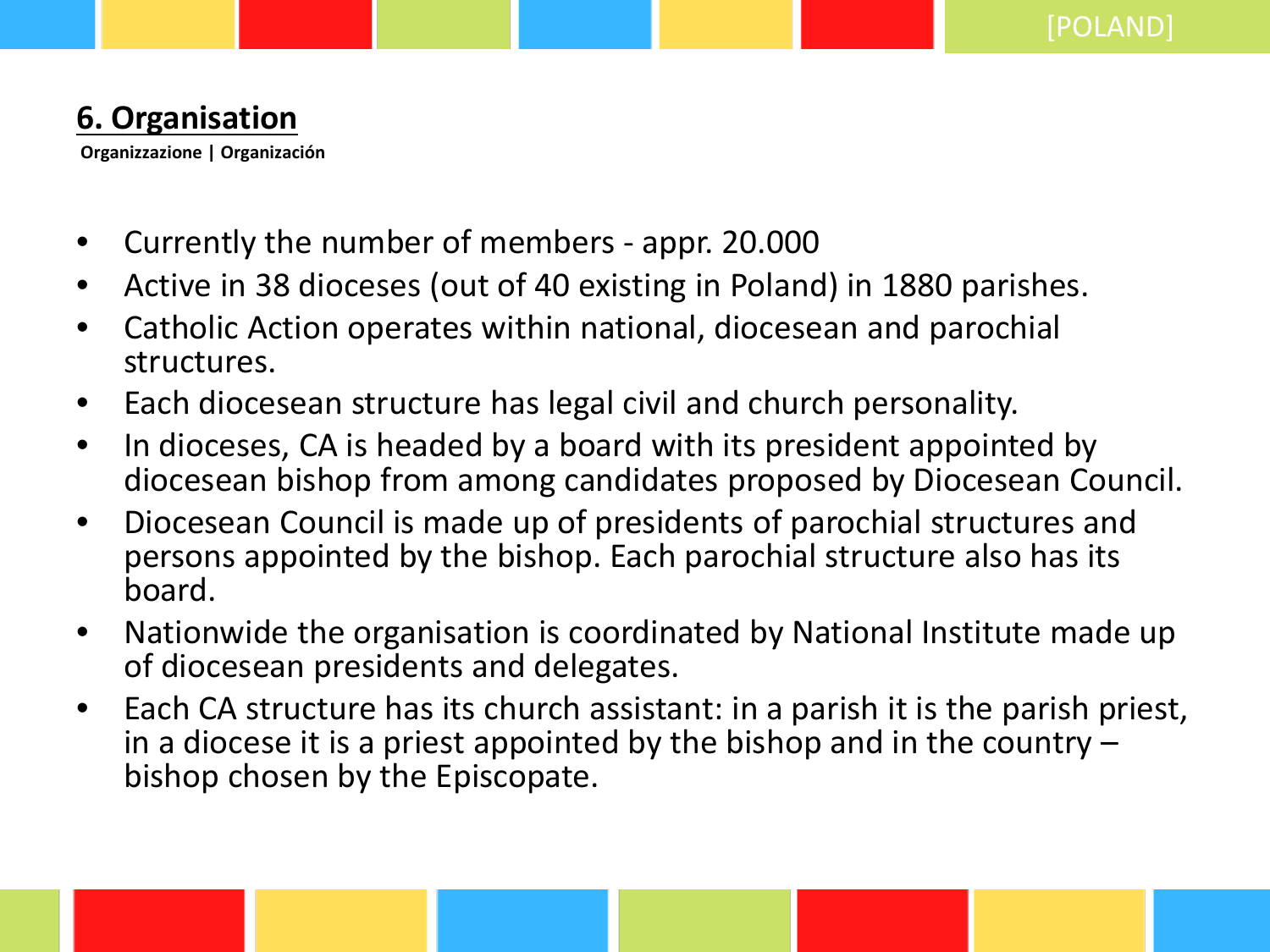#### **7. Priorities and challenges**

**Priorità e sfide | Prioridades e Desafíos**

- Finding a form of the Association's activity in epidemiological limitations
- Adjusting forms and methods of work to the rapidly changing reality – ideological attacks on the Church
- Reaching the laity new members
- Smaller interest in cooperation by new generation of bishops and priests